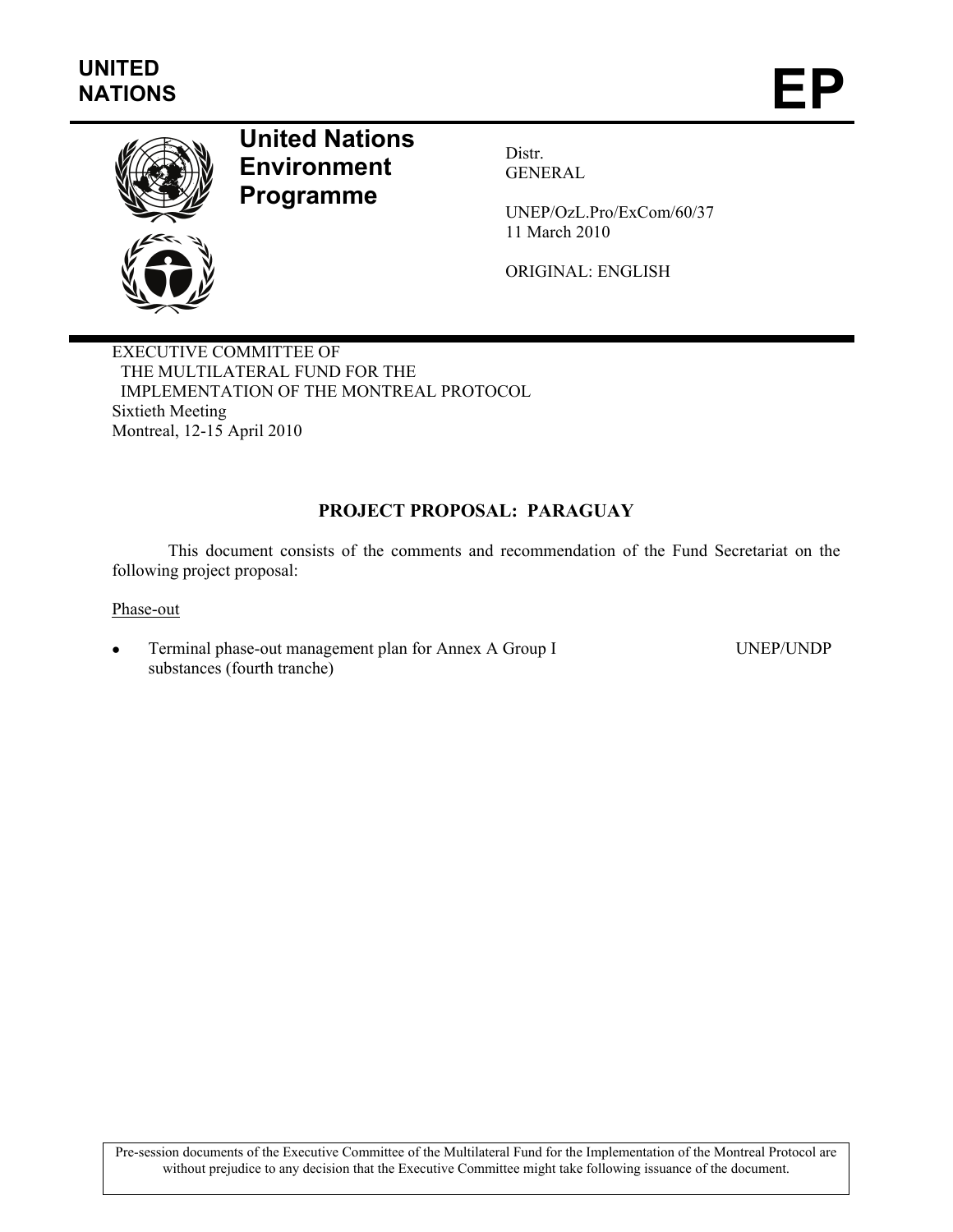#### **PROJECT EVALUATION SHEET – MULTI-YEAR PROJECTS**

#### **Paraguay**

| (I) PROJECT TITLE                                 |                 |                                                           |       |             |                         |                      | <b>AGENCY</b>        |                      |         |            |                |         |          |                       |                            |                                    |
|---------------------------------------------------|-----------------|-----------------------------------------------------------|-------|-------------|-------------------------|----------------------|----------------------|----------------------|---------|------------|----------------|---------|----------|-----------------------|----------------------------|------------------------------------|
| CFC phase out plan                                |                 |                                                           |       |             |                         | UNDP, UNEP           |                      |                      |         |            |                |         |          |                       |                            |                                    |
|                                                   |                 | (II) LATEST ARTICLE 7 DATA (ODP Tonnes)                   |       |             |                         |                      |                      |                      |         |            |                |         |          |                       |                            |                                    |
|                                                   |                 |                                                           |       |             |                         | Year: 2008           |                      |                      |         |            |                |         |          |                       |                            |                                    |
| CFC: 27.3<br>CTC: 0                               |                 |                                                           |       | Halons: 0   |                         |                      | TCA: 0<br>MB: 0      |                      |         |            |                |         |          |                       |                            |                                    |
|                                                   |                 | (III) LATEST COUNTRY PROGRAMME SECTORAL DATA (ODP Tonnes) |       |             |                         |                      | <b>Year: 2008</b>    |                      |         |            |                |         |          |                       |                            |                                    |
| <b>Substances</b>                                 | Aerosol<br>Foam |                                                           | Halon |             | Refrigeration           |                      | <b>Solvent</b>       | <b>Process Agent</b> |         | <b>MDI</b> | <b>Lab Use</b> |         |          | <b>Methyl Bromide</b> | <b>Tobacco</b><br>fluffing | <b>Total Sector</b><br>Consumption |
|                                                   |                 |                                                           |       |             | <b>Manufacturing</b>    | <b>Servicing</b>     |                      |                      |         |            |                | QPS     |          | <b>Non QPS</b>        |                            |                                    |
| CFC                                               |                 |                                                           |       |             |                         |                      | 27.3                 |                      |         |            |                |         |          |                       |                            | 27.3                               |
| CTC                                               |                 |                                                           |       |             |                         |                      |                      |                      |         |            |                |         |          |                       |                            | $\overline{0}$                     |
| Halons                                            |                 |                                                           |       |             |                         |                      |                      |                      |         |            |                |         |          |                       |                            | $\overline{0}$                     |
| Methyl<br>Bromide                                 |                 |                                                           |       |             |                         |                      |                      |                      |         |            |                |         |          |                       |                            | 0                                  |
| Others                                            |                 |                                                           |       |             |                         |                      |                      |                      |         |            |                |         |          |                       |                            | $\overline{0}$                     |
| <b>TCA</b>                                        |                 |                                                           |       |             |                         |                      |                      |                      |         |            |                |         |          |                       |                            | $\overline{0}$                     |
| (IV) PROJECT DATA                                 |                 |                                                           |       |             |                         |                      | 2007                 |                      | 2008    | 2009       | 2010           |         | Total    |                       |                            |                                    |
| <b>Montreal Protocol Consumption Limits</b>       |                 |                                                           |       |             | CFC                     |                      | 31.6                 |                      | 31.6    | 31.6       |                | 0.      |          |                       |                            |                                    |
| <b>Maximum Allowable Consumption (ODP Tonnes)</b> |                 |                                                           |       |             | CFC                     |                      | 31.6                 | 31.6                 |         | 31.6       |                | 0.      |          |                       |                            |                                    |
| Project Costs (US\$)                              |                 |                                                           |       |             |                         | Project Costs        | 160,000.             | 140,000.             |         | 50,000     | 21,000.        |         | 371,000. |                       |                            |                                    |
|                                                   |                 |                                                           |       | <b>UNDP</b> |                         | <b>Support Costs</b> | 12,000.              | 10,500.              |         | 3,750.     | 1,575.         |         | 27,825.  |                       |                            |                                    |
|                                                   |                 |                                                           |       |             |                         |                      | <b>Project Costs</b> | 80,000.              | 60,000. |            | 30,000         | 24,000. |          | 194,000.              |                            |                                    |
|                                                   |                 |                                                           |       | UNEP        |                         | <b>Support Costs</b> | 10,400.              |                      | 7,800.  | 3,900.     | 3,120.         |         | 25,220.  |                       |                            |                                    |
|                                                   |                 |                                                           |       |             |                         | Project Costs        | 240,000.             | 200,000.             |         | 80,000     | 45,000.        |         | 565,000. |                       |                            |                                    |
| Total Funds Approved in Principle (US\$)          |                 |                                                           |       |             |                         | <b>Support Costs</b> | 22,400.              | 18,300.              |         | 7,650.     | 4,695.         |         | 53,045.  |                       |                            |                                    |
|                                                   |                 |                                                           |       |             |                         | Project Costs        | 240,000.             |                      | 0.      | 280,000.   |                | 0.      | 520,000. |                       |                            |                                    |
| Total Funds Released by the ExCom (US\$)          |                 |                                                           |       |             |                         | <b>Support Costs</b> | 22,400.              | 0.                   |         | 25,950     |                | 0.      | 48,350.  |                       |                            |                                    |
| Total Funds Requested for Current Year (US\$)     |                 |                                                           |       |             |                         | Project Costs        |                      |                      |         |            | 45,000.        |         | 45,000.  |                       |                            |                                    |
|                                                   |                 |                                                           |       |             |                         | <b>Support Costs</b> |                      |                      |         |            | 4,695.         |         | 4,695.   |                       |                            |                                    |
|                                                   |                 |                                                           |       |             |                         |                      |                      |                      |         |            |                |         |          |                       |                            |                                    |
| (V) SECRETARIAT'S RECOMMENDATION:                 |                 |                                                           |       |             | <b>Blanket Approval</b> |                      |                      |                      |         |            |                |         |          |                       |                            |                                    |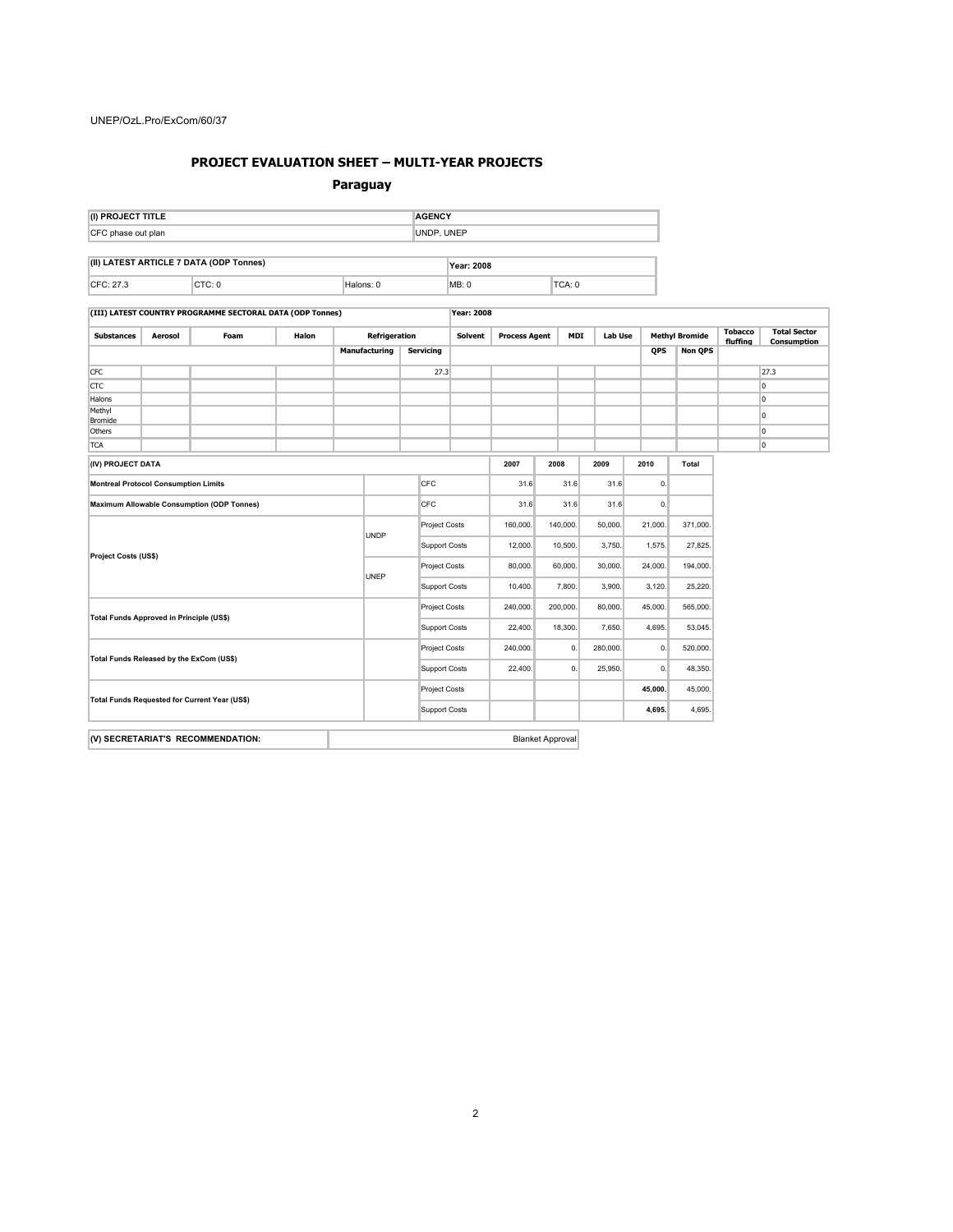## **PROJECT DESCRIPTION**

1. On behalf of the Government of Paraguay, UNEP, as the lead implementing agency, has submitted to the 60<sup>th</sup> Meeting of the Executive Committee a request for funding for the fourth and final tranche of the Terminal phase-out management plan for Annex A Group I substances (TPMP) at a total cost of US \$24,000 plus agency support costs of US \$3,120 for UNEP, and US \$21,000 plus agency support costs of US \$1,575 for UNDP. The submission also includes a progress report on the implementation of the TPMP during 2009 and the implementation programme for 2010.

### **Background**

2. The TPMP for Paraguay was approved by the Executive Committee at its  $51<sup>st</sup>$  Meeting, to completely phase out CFC consumption in the country by 2009. Total funding of US \$565,000 plus agency support costs of US \$53,045 was approved in principle by the Executive Committee. At the same meeting, the Executive Committee approved US \$80,000 plus agency support costs of US \$10,400 for UNEP, and US \$160,000 plus agency support costs of US \$12,000 for UNDP, for the implementation of the first tranche of the TPMP. At its  $58<sup>th</sup>$  Meeting, the Executive Committee approved the second and third tranches at a total cost of US \$90,000 plus agency support costs of US \$11,700 for UNEP and US \$190,000 plus agency support costs of US \$14,250 for UNDP.

Progress report on the implementation of the second and third tranches of the TPMP

3. Following the approval of the second and third tranches of the TPMP, the ODS import licensing system was revised and a new decree was approved covering all ODS; 110 customs officers were trained and awareness programme to 70 additional medium to high level officers was provided. The train-the-trainers workshop for 20 service technicians has been completed and 200 technicians have been and will be trained by the end of March 2010. A certification programme for technicians has been established. Also, 200 additional servicing tools have been purchased and will be delivered during the first half of 2010 (in total, service tool kits for 650 technicians, vacuum pumps for 25 workshops and 12 equipment and tool sets for refrigeration schools will be provided). A committee on good refrigeration practices and the association of refrigeration technicians were established. Meetings with customs officers are conducted on a quarterly basis, monitoring activities of recovery/recycling machines were conducted in 2009 and additional monitoring activities are planned during 2010.

4. As of December 2009, of the US \$520,000 so far approved, US \$362,651 had been disbursed or committed. The balance of US \$157,349 will be disbursed during 2010.

## Plan of action for the fourth tranche of the TPMP

5. The Government of Paraguay commits to implementing the following activities under the fourth work programme of the TPMP: enforcement of the ODS import licensing system and prevention of illegal trade in ODS will continue to be implemented. Training will be given to 570 refrigeration service technicians, service tools for handling drop-in refrigerants will be distributed, and 100 refrigeration service technicians will be certified in good practices. Monitoring and verification activities will also continue.

## **SECRETARIAT'S COMMENTS AND RECOMMENDATION**

## **COMMENTS**

6. The 2008 CFC consumption reported by the Government of Paraguay under Article 7 of the Montreal Protocol of 27.3 ODP tonnes was already 4.3 ODP tonnes below that of 31.6 ODP tonnes allowed for that year. CFC consumption in 2009 has been estimated at 10.8 ODP tonnes. UNEP also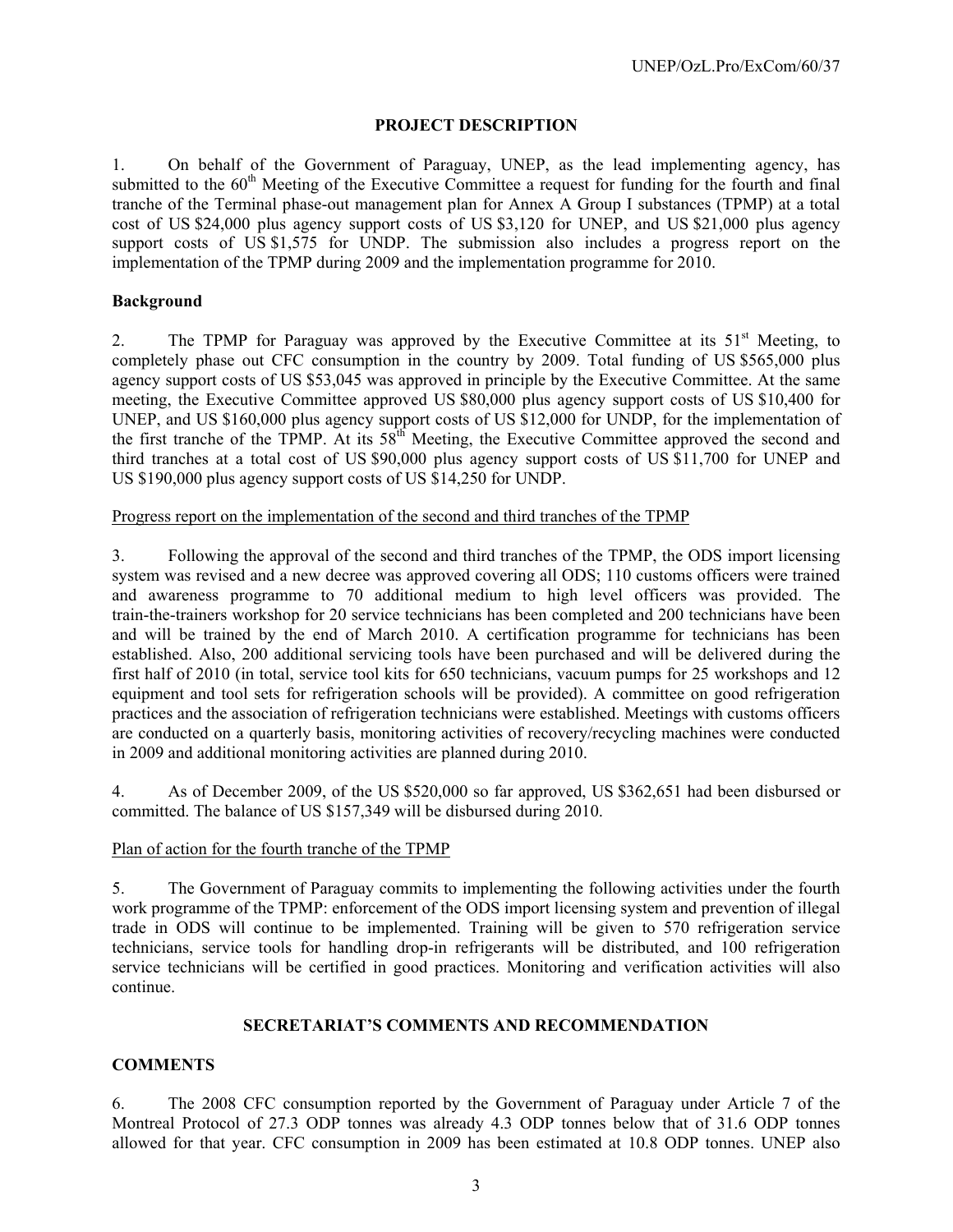assured the Government of Paraguay's commitment to sustain zero CFC consumption beyond 2009 by completing all activities in the TPMP.

7. UNEP explained that currently, all Annex C Group I substances (HCFCs) are included in the ODS license system, although they are not included in the quota system. During the preparation of the HPMP, the Government of Paraguay will include HCFCs in the quota system.

8. With regard to a question on the training activities that have been implemented in Paraguay so far, UNEP said that an awareness and sensitization campaign on CFC-12 phase-out was implemented during the RMP for main refrigeration stakeholders. Through the TPMP, a programme on good practices in refrigeration has been established with the participation of 12 training schools. This programme is aimed at establishing a technician certification scheme in the country. The national manual on good practices in refrigeration is given to technicians that take approved courses. With regard to the criteria for the distribution of service tools, UNEP indicated that technicians must have passed the 40-hour course on good practices, and provide proof of work as a technician in the refrigeration and air conditioning sectors. Issues concerning the recovery and recycling scheme and the end-user conversion programme were satisfactorily addressed. Based on a survey of 40 workshops, there are currently 22 recovery machines and three recovery/recycling stations in operation, with 30 per cent of the machines also recovering HCFC-22 and HFC-134a. Nine workshops have changed their address to an unknown location. During the implementation of the 2010 work programme, monitoring of the service workshops that have received recovery machines will continue, and it includes the tracking of the workshops that had moved to new locations. Of a sample of 60 end-users surveyed, it was found that there is still some CFC-based refrigeration equipment in operation in hospitals, supermarkets, and small enterprises.

9. Considering the fact that as of 1 January 2010 no more CFCs can be imported into the country, the fact that refrigeration servicing technicians and customs officers that have been trained through the RMP and the TPMP, and the fact that funding for the preparation of the HPMP has been approved for Paraguay, the Secretariat suggested that UNEP examine the merits of focusing the final tranche of the TPMP on specific activities that will sustain zero consumption of CFCs and facilitate the phase-out of HCFCs in Paraguay. UNEP indicated that CFC consumption in Paraguay had been substantially reduced between 2005 and 2009 thanks to the ODS legislation in place and the activities implemented by major stakeholders so far, including the active participation of the Ozone Unit. Nevertheless, the activities to be implemented through the last tranche of the TPMP, such as additional training programmes on retrofitting equipment with alternative refrigerants, retrofitting refrigeration equipment in buildings of social interest, and monitoring the training programmes and the recovery and recycling scheme, are very important to maintain zero consumption of CFCs in the country.

## **RECOMMENDATION**

- 10. The Fund Secretariat recommends that the Executive Committee:
	- (a) Takes note of the progress report on the implementation of the second and third tranches of the terminal phase-out management plan (TPMP) in Paraguay;
	- (b) Approves the 2010 annual implementation programme associated with the fourth tranche;
	- (c) Requests the Government of Paraguay, with the assistance of UNDP and UNEP, to submit a progress report on the implementation of the work programme associated with the fourth and final tranche of the TPMP no later than the  $63<sup>rd</sup>$  Meeting of the Executive Committee.